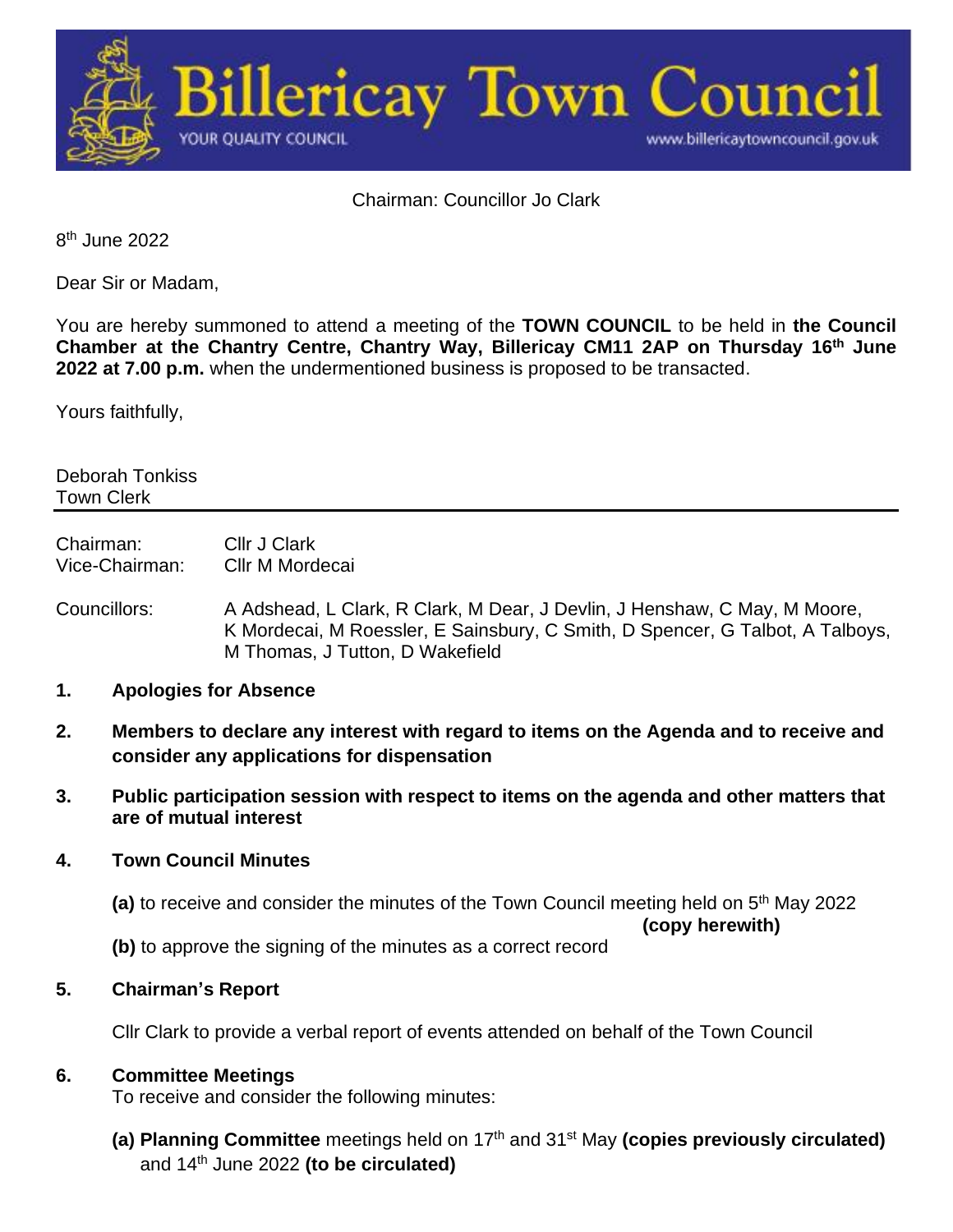# **(b)** Health, Well-Being and Environment Committee meeting held on 24<sup>th</sup> May 2022 **(copy herewith)**

## **(c) Finance & General Purposes Committee** meeting held on 9 th June 2022 **(copy herewith)**

## **7. Decision made at full Council on 5th May re BTC Grant Application Policy**

In accordance with Standing Order 7(a) seven councillors have provided written notice to the Town Clerk requesting that that the resolution made at full Council on 5<sup>th</sup> May under minute 16(c) is reversed.

#### **8. Courses and Conferences**

Members to receive details of the following:

**(a)** Members to receive details of forthcoming EALC courses **(course listing herewith)**

**(b)** to approve the attendance of Cllr M Mordecai at the Financial Regulations course on 29th September 2022 at a cost of £70

**(c)** Safeguarding Training – this needs renewing for councillors and staff that work with the Youth Town Council. Members to approve in-house training from Safecic at a cost of £299 for up to 10 attendees plus travel expenses.

#### **9. Civic Service**

Members to consider holding the 2022 Civic Service in the Chantry Centre - a provisional date of Sunday 4<sup>th</sup> September has been booked.

## **10. Exclusion of the Press and Public**

In accordance with s.1 of the Public Bodies (admission to Meetings) Act 1960, to resolve that in view of the confidential nature of the business to be discussed under the next two Agenda items it is in the opinion of the Council advisable in the public interest that the public and press be temporarily excluded and they be instructed to withdraw.

## **11. Staffing Sub-Committee meeting held on 31st May 2022**

To receive the minutes of the meeting held on 31st May 2022 **(copy herewith)** and consider the following;

**Recommendation:** that the Town Council approves and adopts revised pay scales for both members of staff.

**For information:** the Committee Clerk's working hours were temporarily increased to 30 per week from January 2021 to assist with the move and setting up the running of Chantry. The Town Clerk has approved her request to revert back to her contracted part time hours (20 per week) from 1<sup>st</sup> July 2022.